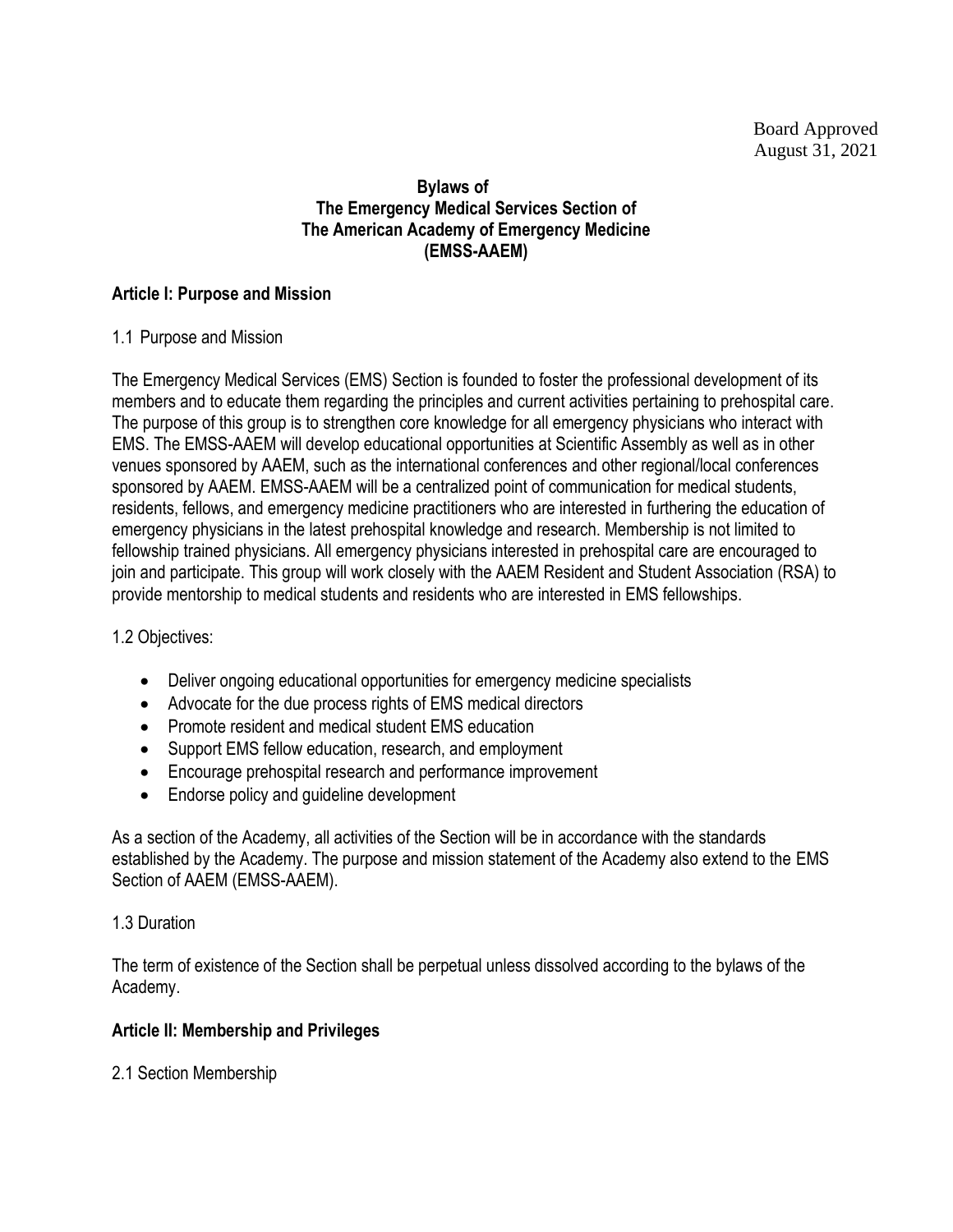All Medical Students, Transitionals, emergency medicine Residency-Trained, Fellows-in-Training, Associate, Internationals, or Voting physician members of the Academy interested in prehospital care shall be eligible for membership in the EMS Section.

#### 2.2 Membership Application

Each applicant shall submit an application to the EMS Section in such form as determined by the EMSS-AAEM council.

#### 2.3 Voting Privileges

All emergency medicine board certified fellow members and board eligible members of the Section shall be entitled to vote for officers and directors and may vote to change the bylaws in accordance with the procedures outlined in these bylaws.

#### 2.4 Obligations of Members

By virtue of membership, each member of the Section agrees to be bound by these Section bylaws and all lawful rules and practices adopted by the council of the Section and of the Academy.

2.5 Action on Behalf of the Section

Only the Section Chair or his/her appointee, or AAEM leadership may state policies or positions on behalf of the Section.

# **Article III: Resignation**

#### 3.1 Resignation

Membership in the Section requires membership in AAEM. Membership in the Section shall be terminated immediately upon termination of membership in AAEM.

#### **Article IV: Assessments**

#### 4.1 Dues

Annual dues shall be determined by the Section Council for the ensuing year.

#### 4.2 Non-Payment

The executive council shall establish policies with regard to nonpayment of dues.

# **Article V: Meetings**

5.1 Annual and Special Meetings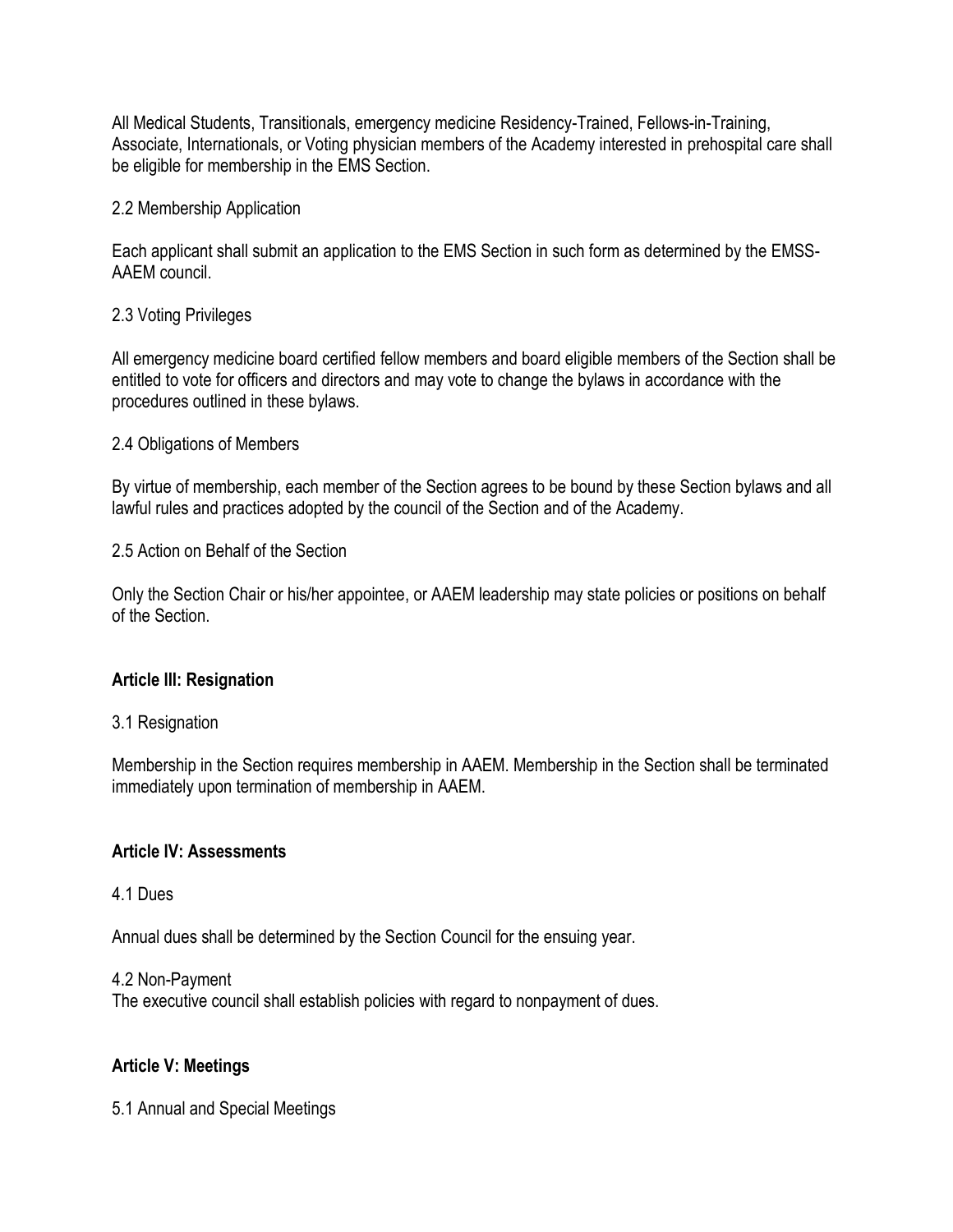There will be formal meetings of the Section at the Academy's Scientific Assembly and the National Association of EMS Physicians (NAEMSP) Annual Meeting. Other meetings throughout the year will be held as circumstances and needs dictate, as determined by the executive council. Special meetings may be called by the executive council at its discretion.

# 5.2 Voting

Any voting member may be represented in person at any meeting, and each voting member shall be entitled to only one vote.

# **Article VI: Executive Council and Councilors**

# 6.1 Executive Council

The executive council of the Section shall consist of a Section Chair, Immediate Past-Section Chair, Section Chair-Elect, and Secretary/Treasurer. The executive council is responsible for the day-to-day operations of the Section. All officers must be active AAEM members at time of application.

#### 6.1.1 Immediate Past-Section Chair.

The Immediate Past-Section Chair shall perform such duties as may be prescribed by the Section Chair, the Section Council, or AAEM.

# 6.1.2 Section Chair

The Section Chair shall be the principal officer of the EMSS-AAEM and shall preside over all meetings of the EMSS-AAEM and of the EMSS-AAEM Council. The Section Chair shall also perform such other duties as may be prescribed by the EMSS-AAEM or AAEM from time to time. Upon the expiration of the term of office of the Section Chair, the individual serving in such office shall automatically succeed to the office of Immediate Past Section Chair.

#### 6.1.3 Section Chair-Elect.

In the absence of the Section Chair or in the event of the Section Chair's death or inability to act, the Section Chair-Elect shall perform the duties of the Section Chair, and when so acting, shall have all the powers of and be subject to all the restrictions upon the Section Chair. The Section Chair-Elect shall perform such other duties and have such other powers as the EMSS-AAEM Council or AAEM may from time to time prescribe. Upon the expiration of the term of office of the Section Chair-Elect, the individual serving in such office shall automatically succeed to the office of Section Chair.

#### 6.1.4 Secretary/Finance Chair

The secretary shall: (a) keep any minutes of the EMSS-AAEM Council meetings in one or more books provided for that purpose; (b) coordinate with the Staff of AAEM matters pertaining to the charge and custody of funds and securities pertaining to the activities and mission of EMSS-AAEM; (c) see that all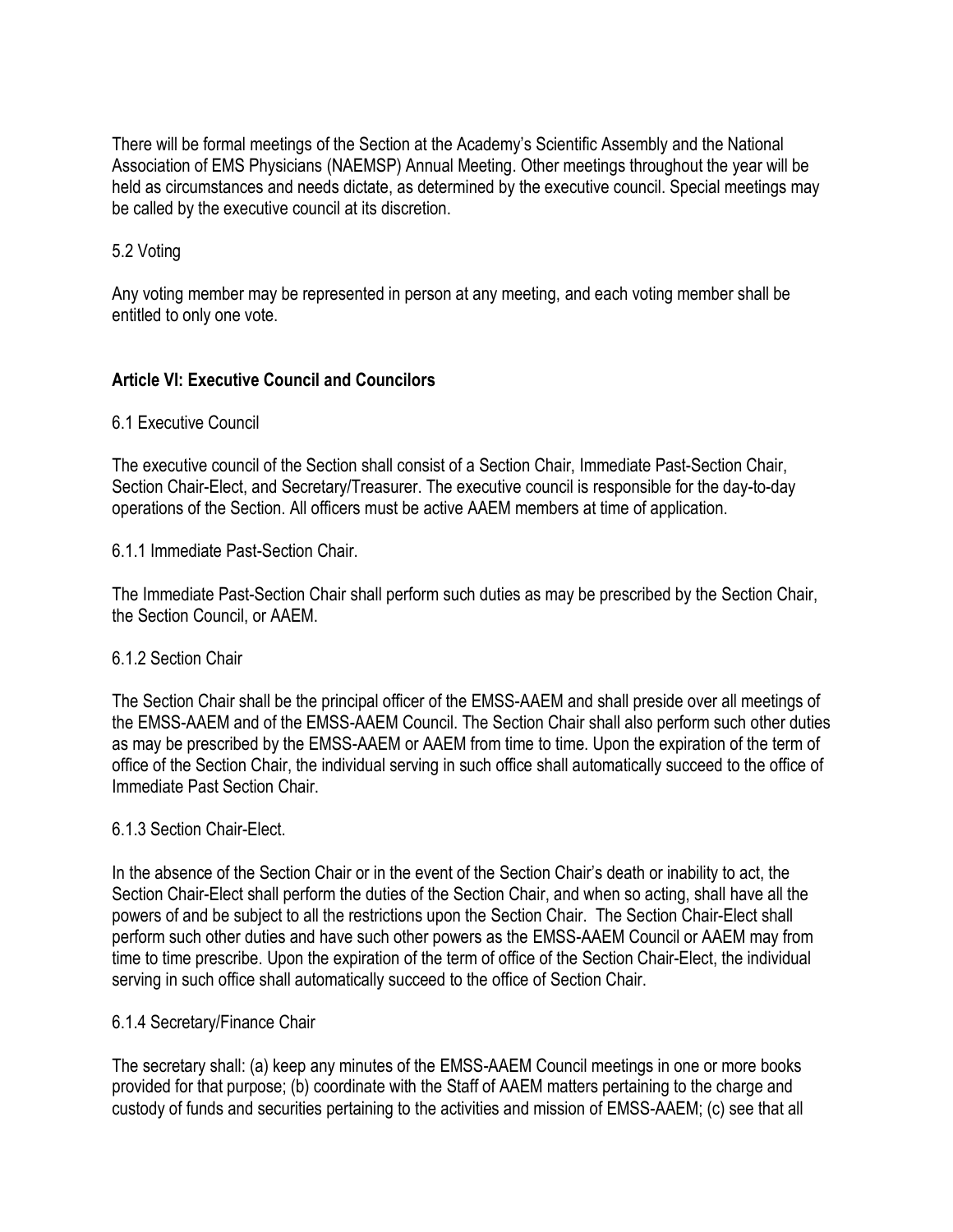notices are duly given; (d) coordinate the maintenance of the books and records of EMSS-AAEM with the custodian of the corporate books and records of AAEM as required by law or otherwise as requested by AAEM; and (e) in general, perform all duties incident to the office of Secretary/Financial Chair and such other duties as from time to time may be assigned to him by the Section Chair, the EMSS-AAEM Council, or AAEM. If required by the EMSS-AAEM Council or AAEM, the Treasurer shall give a bond for the faithful discharge of his duties in such sum and with such surety or sureties as the EMSS-AAEM Council or AAEM shall determine.

# 6.2 EMSS-AAEM Council

The EMSS-AAEM Council shall consist of the Section Chair, immediate past Section Chair, Section Chairelect, secretary/treasurer, an AAEM Resident and Student Association Representative, and up to four other directors. The EMSS-AAEM Council is responsible for the direction of the Section and long-term planning.

# 6.3 AAEM Resident and Student Association Representative

The EMSS-AAEM Council shall include a representative of the AAEM Resident and Student Association. This member shall be nominated by the members of the EMSS-AAEM.

# 6.4 AAEM Board of Directors Liaison

The EMSS-AAEM Council shall include a liaison from the AAEM Board of Directors.

# 6.5 Election Procedure

Any Section member may nominate another eligible member (including himself or herself) for an open position on the council. To be eligible for nomination, the member must meet the requirements for membership in the section, as outlined in Article II, throughout the duration of the term for which he or she is nominated. Nominations may be made during a period that will end 60 days before the next Scientific Assembly. In the event that no nominations are received for a particular position on the council, the current council members may appoint a member to that position by majority vote. Any member appointed by the council to a position must meet all requirements, which would otherwise be necessary for nomination to that position.

Voting in the general election will be undertaken online: one vote per person. Each voting member shall have one vote for each open position. Each open council position will be filled by the nominee receiving the most votes. An uncontested open position will be filled by the nominee regardless of the number of votes received for that position. Elections will be completed no less than 14 days prior to the start of the Scientific Assembly. In the case of a tie in the election of any EMSS-AAEM position, a run-off election for the tied candidates will be held. The run-off election will begin at the discretion of the current EMSS-AAEM Section Chair. Voting will be open for a 14-day period, otherwise following the same procedures as the general election. No changes to the official candidate statements will be allowed during this period. The newly elected executive council members and councilors will take their positions at the EMSS-AAEM Council meeting at the Scientific Assembly. No executive council or councilor member may hold more than one position on the EMSS-AAEM at a time.

# 6.6 Terms of Office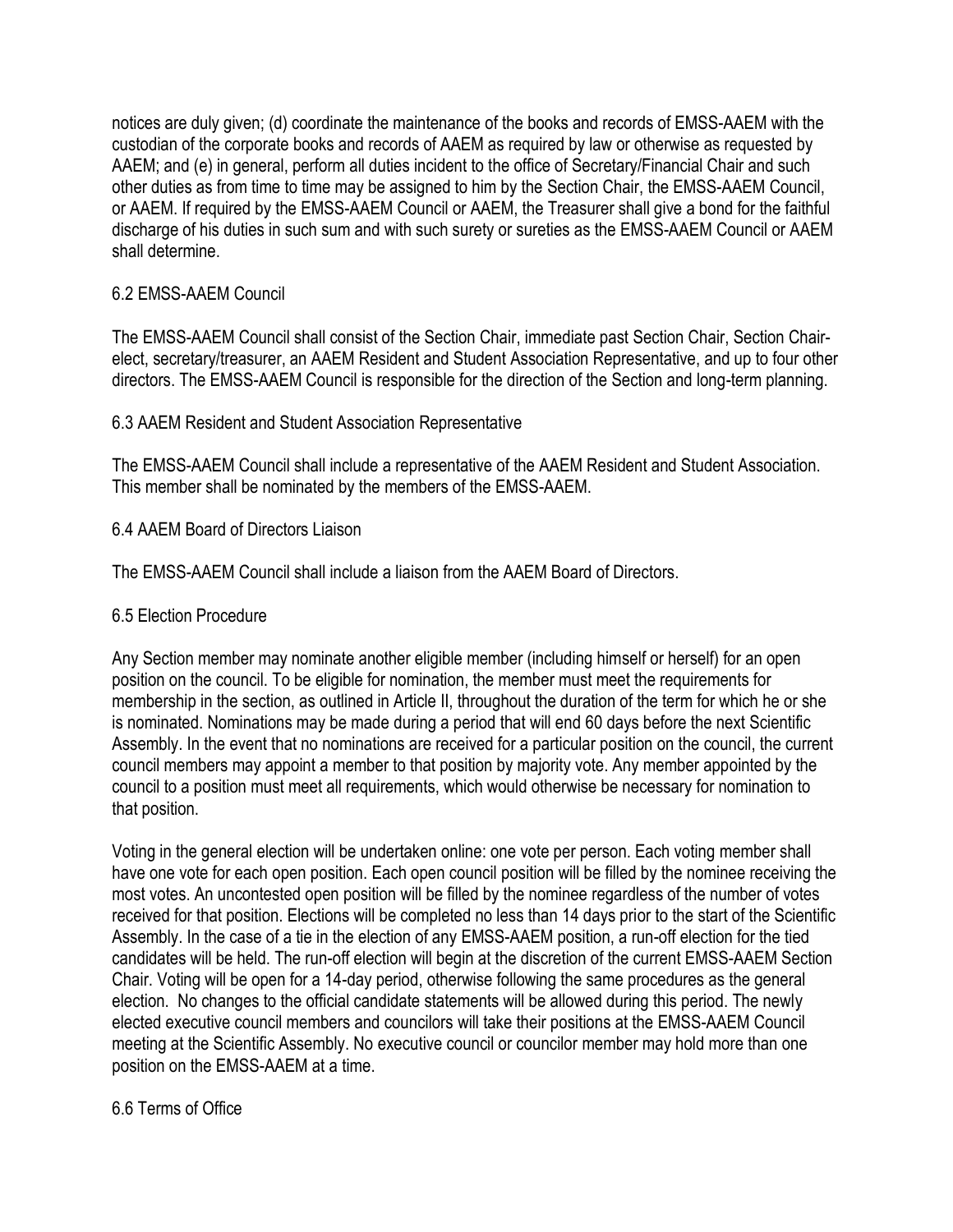The term of all councilor members is one year. Term limitations are established at two consecutive terms for each office. A term will not count towards the term limitation unless the member shall have served at least 11 months in that position.

# 6.7 Rules of Succession

Executive Council and Councilors shall hold office until a successor has been duly elected and takes office. In the event of a vacancy in the offices of Section Chair-elect, Secretary/Finance Chair or Councilor due to death, resignation, or otherwise, the position shall be filled by appointment of the Section Chair and must be approved by the EMSS-AAEM Council. In the event of similar vacancy in the office of Section Chair, the Section Chair-elect will assume command for the unexpired term. If he or she is unable to take over the role of Section Chair, then succession falls to the Secretary/Finance Chair of the Section. In the event of any succession, the succeeding officer will be eligible at the completion of the unexpired term of his or her predecessor for election to two full terms in that position.

# 6.8 Meetings of the EMSS-AAEM Council

Meetings of the EMSS-AAEM Council shall be open to the members of the Section. A closed executive council session may be called by the council for just cause, but all voting must be in open session by open ballot. Special meetings of the council may be called by or at the request of the executive council, any four councilors, or at the request of 20 percent of all of the voting members of the Section. Any member of the Section may submit any resolution or item for discussion and vote at any of the council meetings.

# 6.9 Quorum

At any meeting of the EMSS-AAEM Council, live or virtual, a majority of the council shall constitute a quorum for the transaction of business. Voting may be conducted by electronic mail.

# 6.10 Resignation

An executive council member or councilor may resign at any time by giving written notice to the council, the Section Chair, or the Secretary/Finance Chair of the Section. Unless otherwise specified in the notice, the resignation shall take effect upon receipt thereof by the council or such officer, and the acceptance of the resignation shall not be necessary to make it effective.

# 6.11 Presumption of Assent

A council member of the Section who is present at a meeting of the council at which action on any corporate matter is taken shall be presumed to have assented to the action unless his or her dissent to such action is registered with the person acting as secretary of the meeting before adjournment thereof or unless he or she shall forward such dissent by registered mail to the secretary/finance chair of the Section immediately after the adjournment of the meeting. Such right to dissent shall not apply to a council member who voted in favor of such action

# 6.12 Majority Action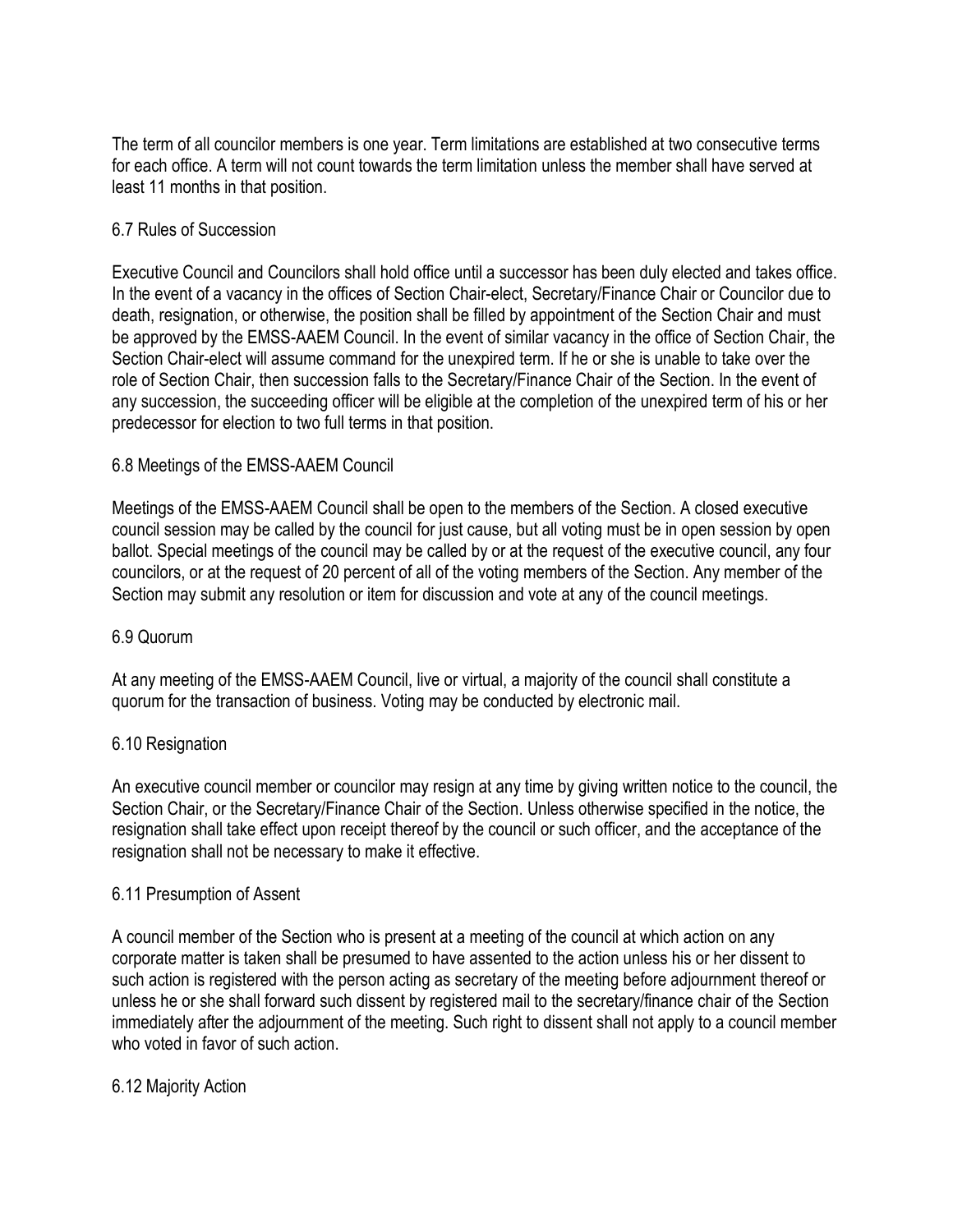Except as otherwise provided in these bylaws, every act or decision done or made by a majority of executive council and councilors present at any meeting duly held at which a quorum is present shall be the act of the full council. Voting may also be conducted by electronic mail.

#### 6.13 Removal of an Executive Council member or Councilor

Any executive council member or councilor may be removed from office by a vote passed by at least threequarters of the full council. A recall requires a petition by one-third of the entire council or ten percent of Section membership. If an executive council member or councilor misses three consecutive meetings of the council, the council may then, at its discretion, declare the position to be vacant.

# **Article VII: Work Groups of the Council**

# 7.1 Executive Council

The executive council shall consist of the Section Chair, immediate past Section Chair, Section Chair-Elect, and Secretary/Finance Chair. The executive council shall have the authority to act on behalf of the council subject to ratification by the council. The executive council shall meet at the call of the Section Chair, Section Chair-Elect or Secretary/Finance Chair. A report of its actions shall be given to the full council. Any tie vote of the executive council may be decided by the Section Chair.

#### 7.2 General Work Groups

The executive council may appoint work groups to address issues of the Section. Meetings shall be at the discretion of the work group chair, who is elected by members of that specific work group. Each work group chairperson is responsible for an annual report to the officers and council.

# **Article VIII: Accountability**

#### 8.1 Records

Minutes of the meetings of the council and books of account shall be housed at the AAEM headquarters and open to inspection by any member of the Academy.

#### 8.2 Rules of Order

The Section shall follow Dr. James E. Davis' Rules of Order.

# **Article IX: Indemnification**

The executive council and councilors of the Section shall not be personally liable for any debts, liabilities, or other obligations of the Section or the Academy. The Academy shall defend current and former executive council members and councilors against all claims, suits, actions, or other proceedings, which arise as a result of such persons' position within the Section. The Academy shall hold harmless and indemnify each